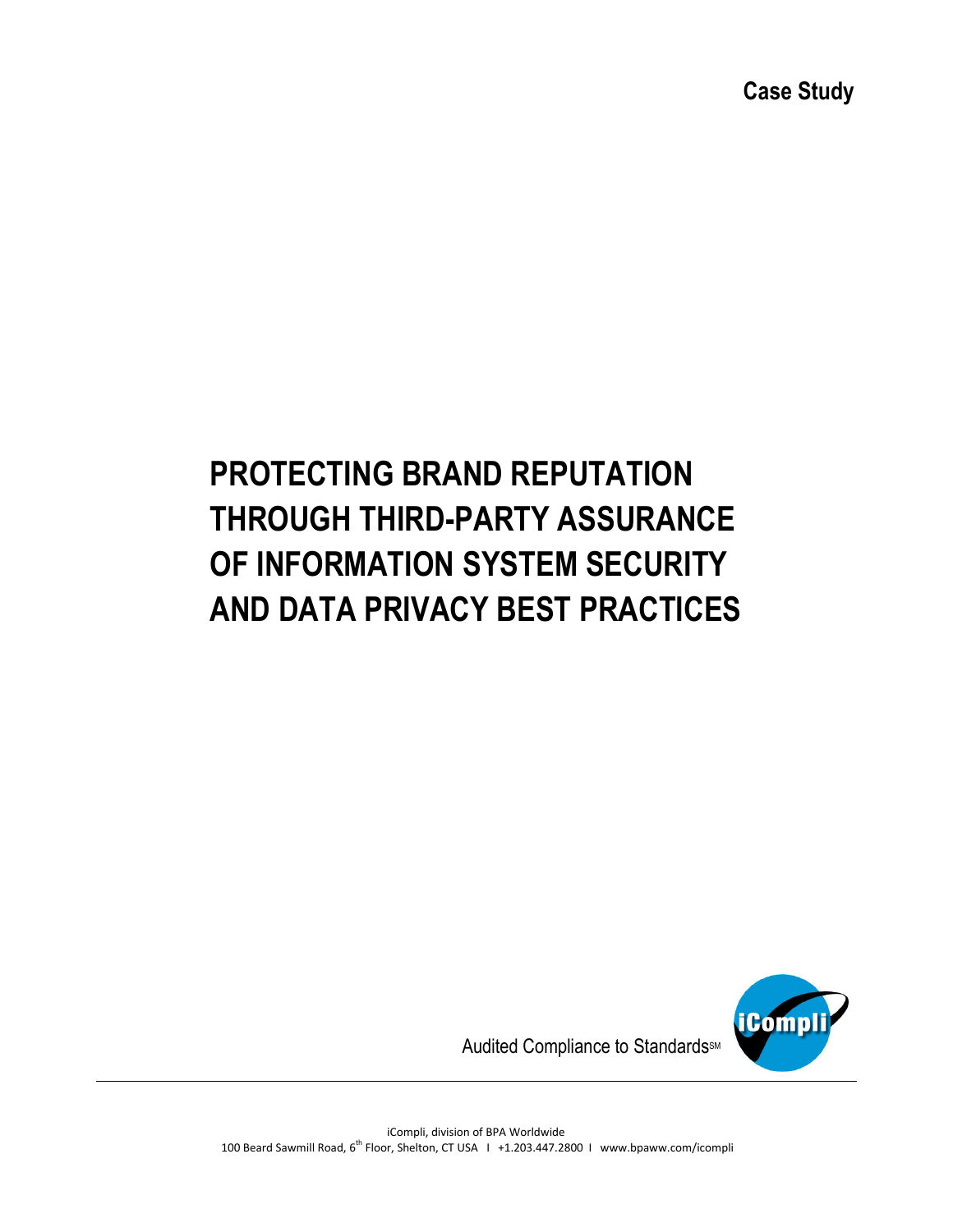

# **PROTECTING BRAND REPUTATION THROUGH THIRD-PARTY ASSURANCE OF INFORMATION SYSTEM SECURITY AND DATA PRIVACY BEST PRACTICES**

# **TABLE OF CONTENTS**

| <b>Purpose</b>    | 3 |
|-------------------|---|
| <b>Background</b> | 3 |
| <b>Engagement</b> | 4 |
| <b>Staffing</b>   | 6 |
| <b>Appendix A</b> |   |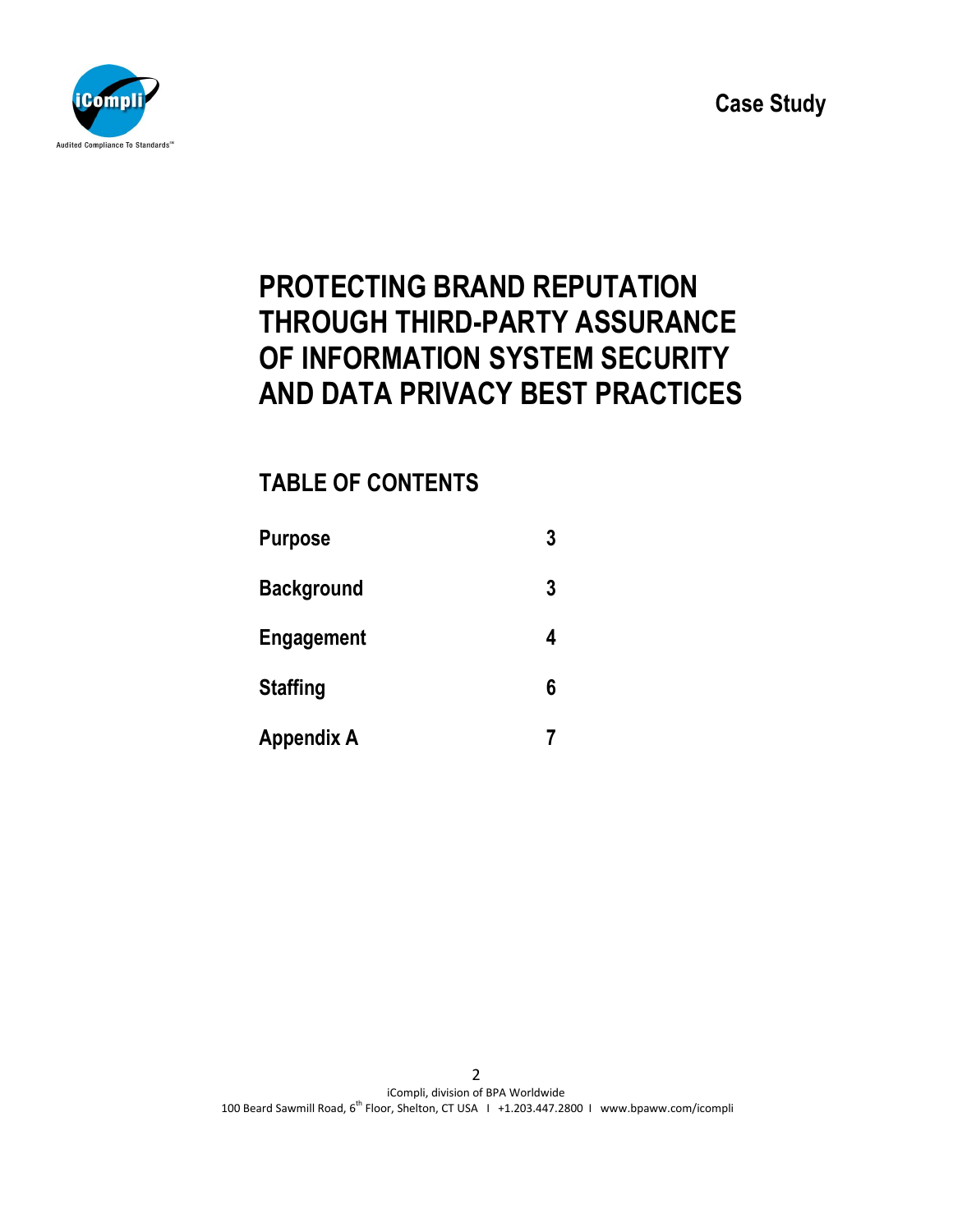

## **PURPOSE**

This case study is based on an iCompli engagement which took place over several weeks in mid-2012. Due to the sensitivity of the engagement, the client has requested the company name remain confidential. However, the company is a publicly traded corporation with headquarters in the US and doing business around the world. It is part of the Standard and Poor's 500 Index.

## **BACKGROUND**

iCompli is a division of BPA Worldwide, a not-for-profit audit organization in the Business of Providing Assurance (BPA) since 1931. Its legacy business is setting audience measurement standards for publications and newspapers, online media, and event attendance and then auditing to those standards. BPA Worldwide is the only global, not-for-profit auditor of print, on-line and inperson media. Now in its 81st year, BPA audits more than 2,600 media properties in more than 30 countries around the world with Libya, South Africa, Tanzania and Vietnam as our most recent additions. Full service offices are located in Beijing, Dubai, London, Montreal, Toronto, Shenzhen and headquarters in Shelton, Connecticut (nearby New York City).

The iCompli division provides services that document compliance to defined standards and provides independent, third-party verification of technology or service claims. Customized audit engagements are performed by staff auditors fully certified in specific areas of compliance testing. iCompli verifies adherence to the recommended guidelines of industry bodies and government regulations, as well as self-declared or internal policies and controls.

iCompli engagements are performed in accordance with best practices as defined by GUARDS (Gathering-Usage-Association-Restriction-Demonstration-Strategy), a process developed by noted consultancy [Web Analytics Demystified](http://www.webanalyticsdemystified.com/consulting/index.asp) and follows [ISO/IEC 27001](http://www.27001-online.com/auditing.htm) protocols. Engagement objectives include:

- Enabling senior leadership, corporate boards, and shareholders to understand *where* consumer data is being collected;
- Identifying *how* digitally collected consumer data is used for internal marketing or other business pursuits;
- Provides independent third-party assurance that consumer data governance *is* meeting ethical best practices for digital data privacy.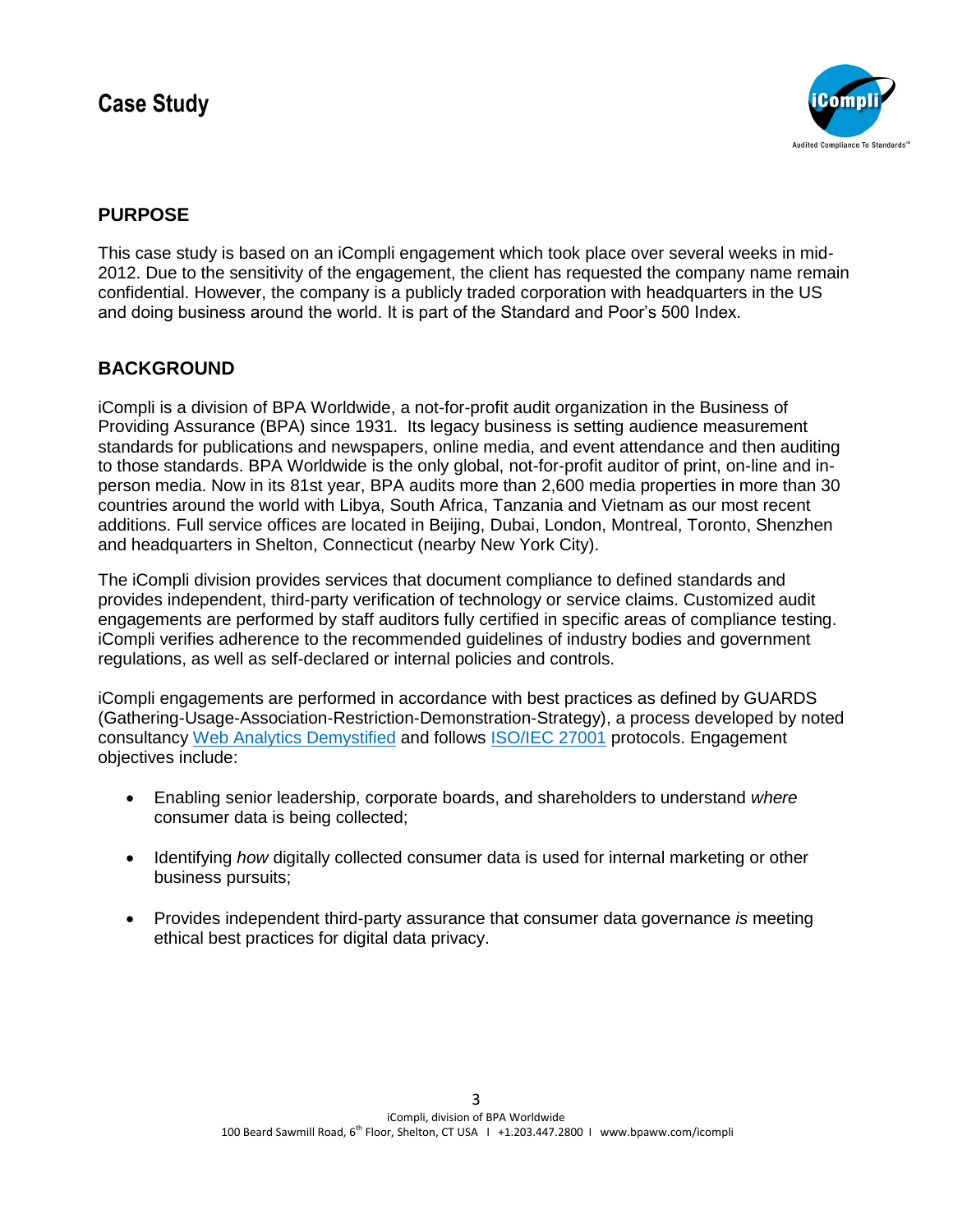

## **BACKGROUND (continued)**

GUARDS assurance is the first step towards demonstrating the businesses commitment to consumer data privacy. Systems that can be examined for both actively- and passively-collected consumer data include:

- Web Analytics (i.e. Adobe Omniture, Webtrends, Google Analytics)
- Voice of Customer (i.e. ForeSee Results, OpinionLab, iPerceptions)
- Customer Experience Management (i.e. Tealeaf, Clicktale)
- Testing and Targeting (i.e. Adobe Test&Target, Monetate, SiteSpect)
- Audience Panels (i.e. comScore, Quantcast)Personalization (i.e. Adobe 1:1, Baynote, Certona)
- Cloud-based Data Collectors (i.e. Domo, Anametrix)
- Advertising (i.e. Double-Click, Marin Software)
- CRM & Marketing Automation (i.e. Salesforce.com, Eloqua, Marketo)
- E-mail Marketing (i.e. Responsys, ExactTarget, Epsilon)
- Social Media Tools & APIs (i.e. Facebook "Like", YouTube)

With mounting concern about consumer data privacy online, iCompli offers a comprehensive internal audit of enterprise systems having digital consumer touch-points.

## **ENGAGEMENT**

The client contracted with iCompli to receive an independent analysis of practices related to data collection, processing and use. The review was performed in accordance with GUARDS consumer digital data privacy best practices and included:

- Identifying Consumer Touch-Points
- Identifying Consumer Data Collectors
- Identifying Consumer Data Collected
- Evaluating Consumer Data Use
- Review of Internal Controls of Data Protection, Privacy, Access Control, Risk Assessment/Management and Consumer Disclosures

The scope of the engagement did not extend beyond the client to include a review of internal controls of third-party vendors/partners.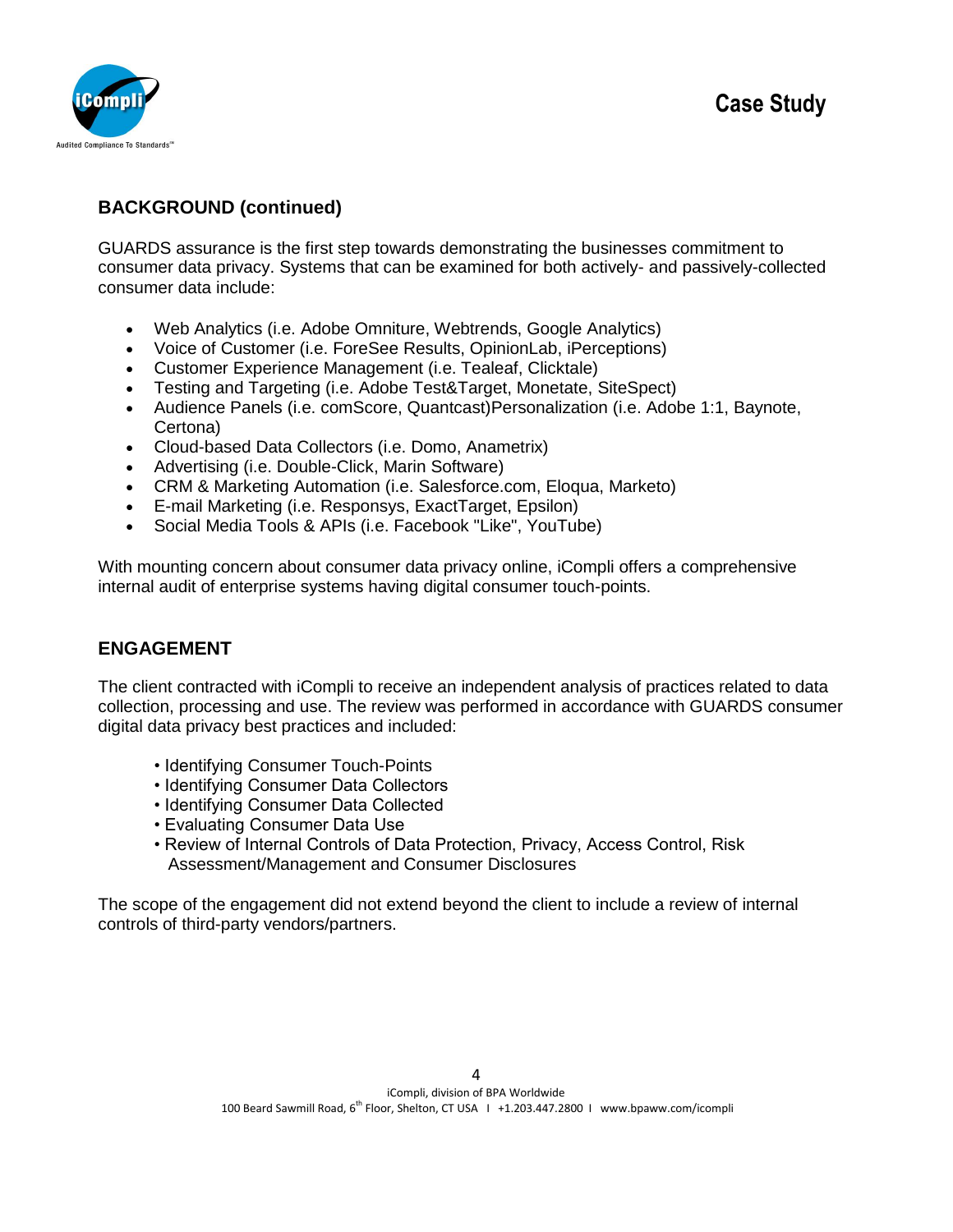

# **ENGAGEMENT (continued)**

In addition, as a global corporation, the client was sensitive to the requirements of the 2011 European Union ePrivacy Directive. In accordance, iCompli was asked to:

1) Review the client's public privacy statement to ensure transparency in the site's use of cookies and passive data collection practices. Further, the privacy statement was to provide details on how to opt out and delete cookies and how to manage "do not track" (DNT) settings in modern browsers.

2) Provide a recommendation to redirect visitors who have DNT checked in their browsers to a special transitional page for an explanation of cookie implementation and to allow an option to allow for cookie placement.

3) Examine the client's current practice to exclude from cookie placement and passive data collection programs any website visitors from countries whose laws require prior consent or obtain consent through an implementation similar to that described in #2 above.

The audit phase of this engagement was a five-step process:

#### • **Step 1: Identify Consumer Data Touch-Points**

This initial step included a fact-finding exercise of discovery to identify all consumer touch-points owned, managed, or benefitting the client organization.

#### • **Step 2: Identify Consumer Data Collectors**

Step 2 consisted of a complete assessment of the digital data collection technologies used across these touch-points. This process included a combination of automation software tools and human verification, the latter being done both independently (i.e. qualified iCompli personnel resources scanning pages and code) and in combination with the client (i.e. asking directly, "What do you use to collect consumer data?").

#### • **Step 3: Identify Specific Consumer Data Collected**

Step 3 involved a very granular audit of the actual data being collected. This required temporary logins to all of the systems identified in Step 2 to review, evaluate, and document the entire range of data collected via

each system. Examination was for specific consumer data typically collected using "custom" variables in the systems in question. The dimensions used to describe this data were as follows:

- **Gathering**: Extrapolated, Passively Collected, Explicitly Collected
- **Usage**: Anonymous, Segment Identifiable, Personally Identifiable
- **Association**: Aggregated, First-Party, Third-Party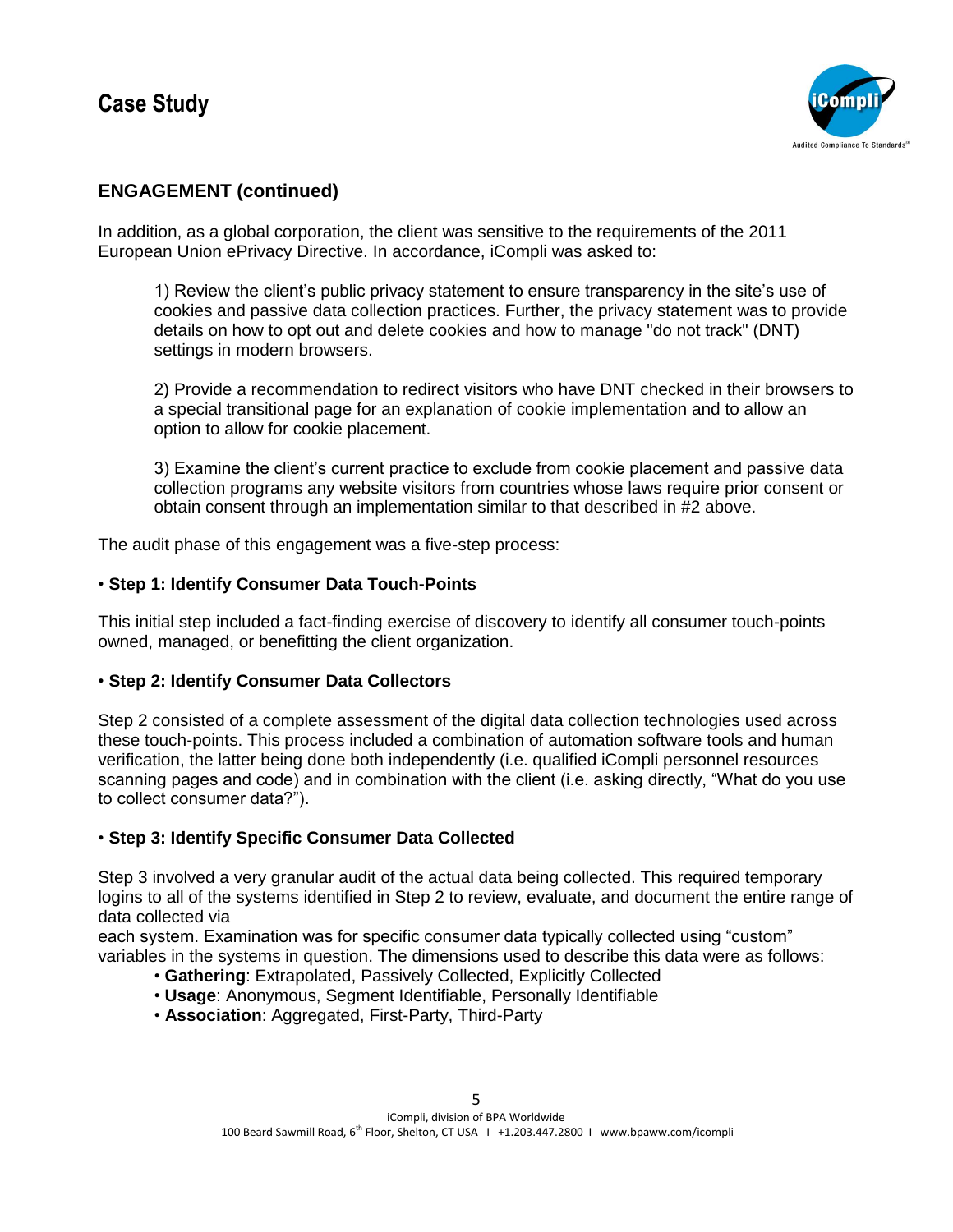

## **ENGAGEMENT (continued)**

#### • **Step 4: Evaluate Consumer Data Use**

Based on the results of Step 3, an assessment was created detailing how the data is used within the business. To create this summary, interviews were conducted with client resources who have ownership over or visibility into, the collection systems and data, including business and customer intelligence (BI/CI), CRM, and other data and analytics workers to ensure a complete understanding of the data and its movement across the business is complete.

A complete list of the privacy, data, and access controls audited during the GUARDS process is included in *Appendix A* of this document.

#### • **Step 5: Present Results**

The presentation of GUARDS results included a high-level summary of findings highlighting those issues that needed to be corrected; the output from Steps 1 through 4; and an appendix of all sources used during the audit process. Where possible, the results summary contained screenshots clearly highlighting identified consumer data with notes about the system and any logins/set-up information required so that the client could easily duplicate the views presented.

#### **STAFFING**

The engagement was performed by two iCompli staff members. The lead auditor was a director, electronic audit services, with 13 years auditing experience, BA degree and a [Certified Information](http://www.isaca.org/)  [System Auditors \(CISA\).](http://www.isaca.org/) He was supported by an analyst, electronic audit, with 5 years auditing experience, BA degree in computer science and a CISA. The completed work was reviewed by a senior vice president, audit operations, with 20 years auditing experience and who is a licensed CPA and CISA.

For more information regarding this case study or any iCompli services, contact Chuck Sweeney, Manager, Business Development, iCompli at: +1 (203) 447-2814 or [csweeney@bpaww.com](mailto:csweeney@bpaww.com).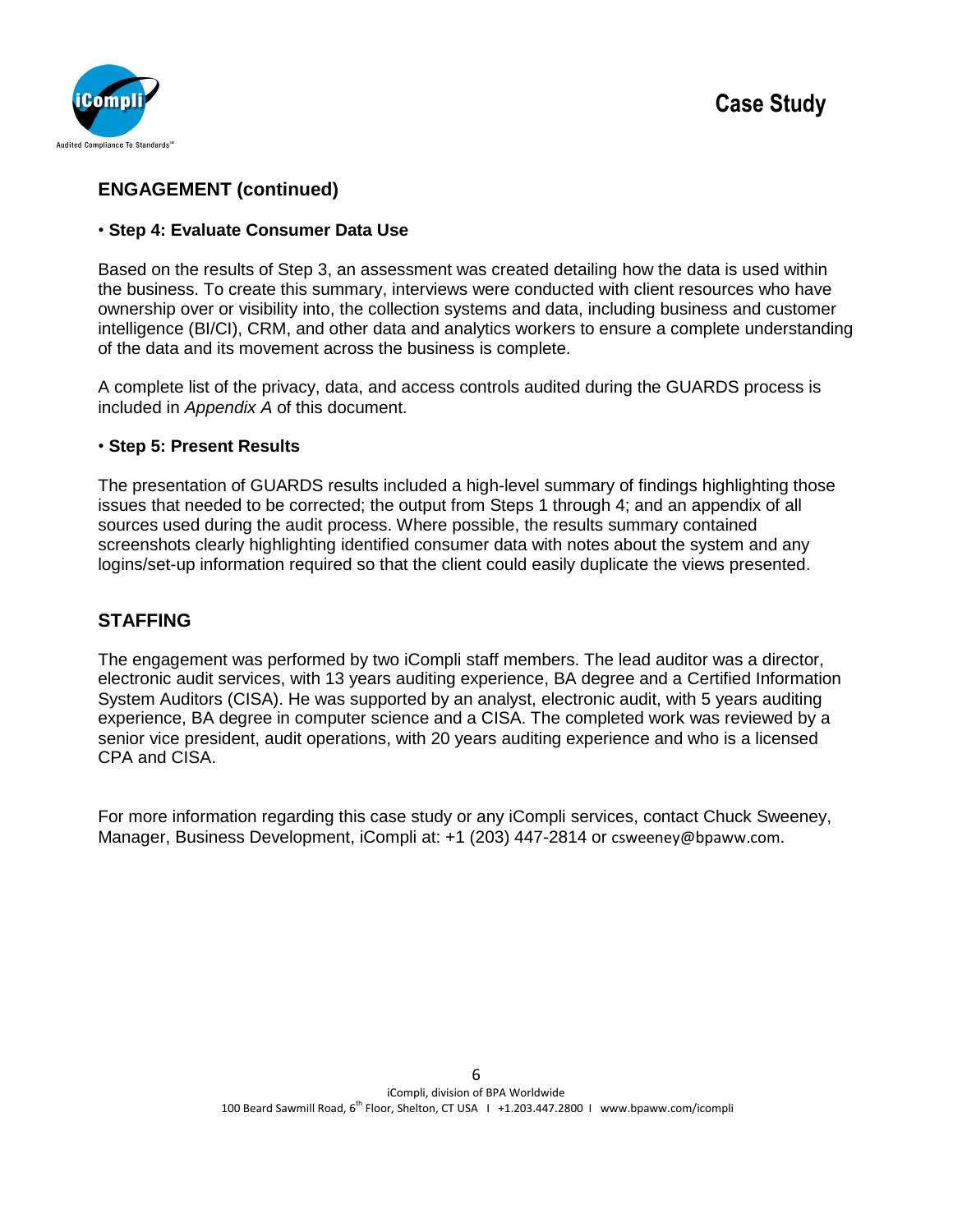

# **APPENDIX A**

The following is an overview of aspects of the client's business that were examined as part of the GUARDS audit. The elements to be examined are customized to meet the client's needs.

#### **PRIVACY AND DATA PROTECTION CONTROLS**

- $\checkmark$  Review privacy policy document/disclosure
	- $\triangleright$  Confirm consistency of the privacy policy with actual practices
- $\checkmark$  Overview of data collection/risk exposure
	- $\triangleright$  List all personal information points collected/stored by system
		- □ Review different levels of sensitivity:
			- Personal
			- Identifiable
			- Sensitive (healthcare/financial)
			- Information regarding minors
		- $\Box$  Identify the sources being used to collect the data:
			- Direct, explicit request from user (forms, surveys)
				- Analytics, behavior tracking
				- Third party data providers
				- Other sources of collected data…
		- $\Box$  Review how all personal information points are being utilized

 $\Box$  Identify any outside parties with whom personal information points are being shared

- $\checkmark$  Overview of privacy controls
	- $\triangleright$  Review controls over the obtaining of data
		- □ Are the channels being used secure and/or encrypted
		- $\Box$  Identity confirmation and password protection (when relevant)
	- $\triangleright$  Review controls over storage of data
		- □ Encrypted storage
		- □ Secured from outside access
			- Digital access controls
			- Physical access controls
		- $\Box$  Internal access limited to appropriate parties through role-based access controls
		- □ Controls over retention length
			- Personal data should only be stored only as long as needed, and
			- deleted/scrubbed/anonymized when no longer necessary.
			- Sensitive data should be retained no longer than regulations allow.
	- $\triangleright$  Review controls over the processing/transmission of data
		- □ Encrypted transmission
		- □ Application security controls
		- Additional controls over 3rd party service providers
			- Requirement of certification of security/privacy controls
				- Requirement of non-disclosure agreement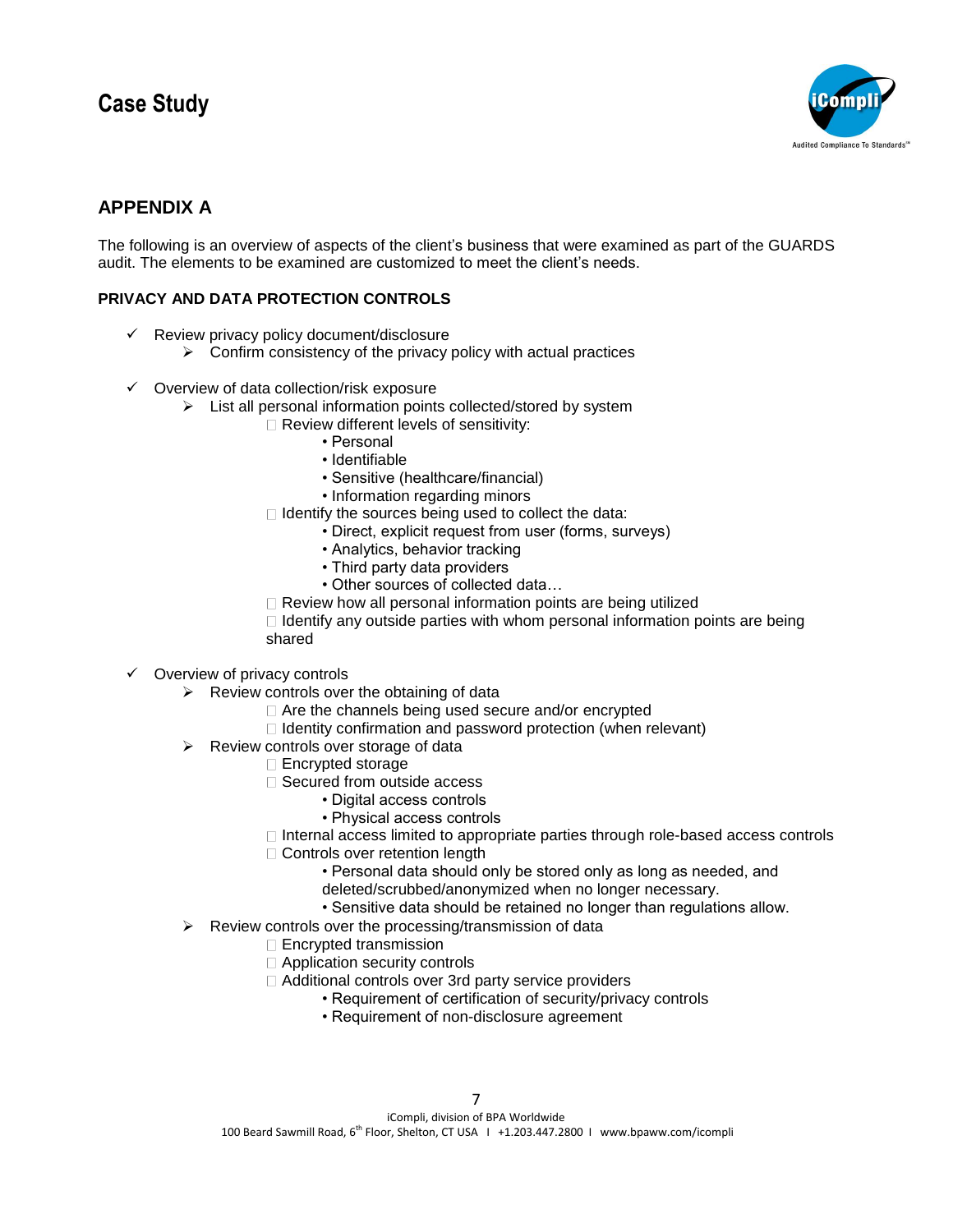

# **APPENDIX A (continued)**

- $\triangleright$  Rights of data owners over their information
	- □ Confirm disclosure of data points being collected/stored
		- Confirm disclosure of how those data points are being used
		- Confirm disclosure of any outside parties with whom those data points are being shared
	- $\Box$  Confirm user ability to opt out of data collection
	- □ Confirm user control to request deletion of stored data
	- □ Confirm user process to redress errors in data
- $\triangleright$  Review process for handling security breaches
	- □ Notification process
		- Law enforcement
		- Data owners
	- □ Investigation/Resolution process
	- □ Post-incident review and risk assessment
- $\checkmark$  Overview of privacy and data protection governance
	- $\triangleright$  Identify parties responsible for privacy controls and data protection
		- $\Box$  Information security governance
		- Risk assessment
		- $\Box$  Review of compliance requirements
		- □ Annual review of security measures
	- $\triangleright$  Review scope of privacy strategy
		- □ Department level effort
		- Corporate governance
	- $\triangleright$  Review evidence of strategy
		- □ Documented policies
		- Documented role responsibilities
		- $\Box$  Education and training of relevant employees on proper security principles and the importance of personal information security and privacy
		- □ Assessments, internal audits, or testing
			- Results documented, retained, and used for action planning
- $\checkmark$  Compliance with industry guidelines
	- $\triangleright$  Which are the guidelines to measure for compliance
	- $\triangleright$  How is compliance being promoted

#### **ACCESS CONTROL**

- $\checkmark$  Access control review
	- $\triangleright$  Review of procedures/policies for reasonableness
	- $\triangleright$  Access to application software, systems software, and sensitive data diligently controlled through passwords